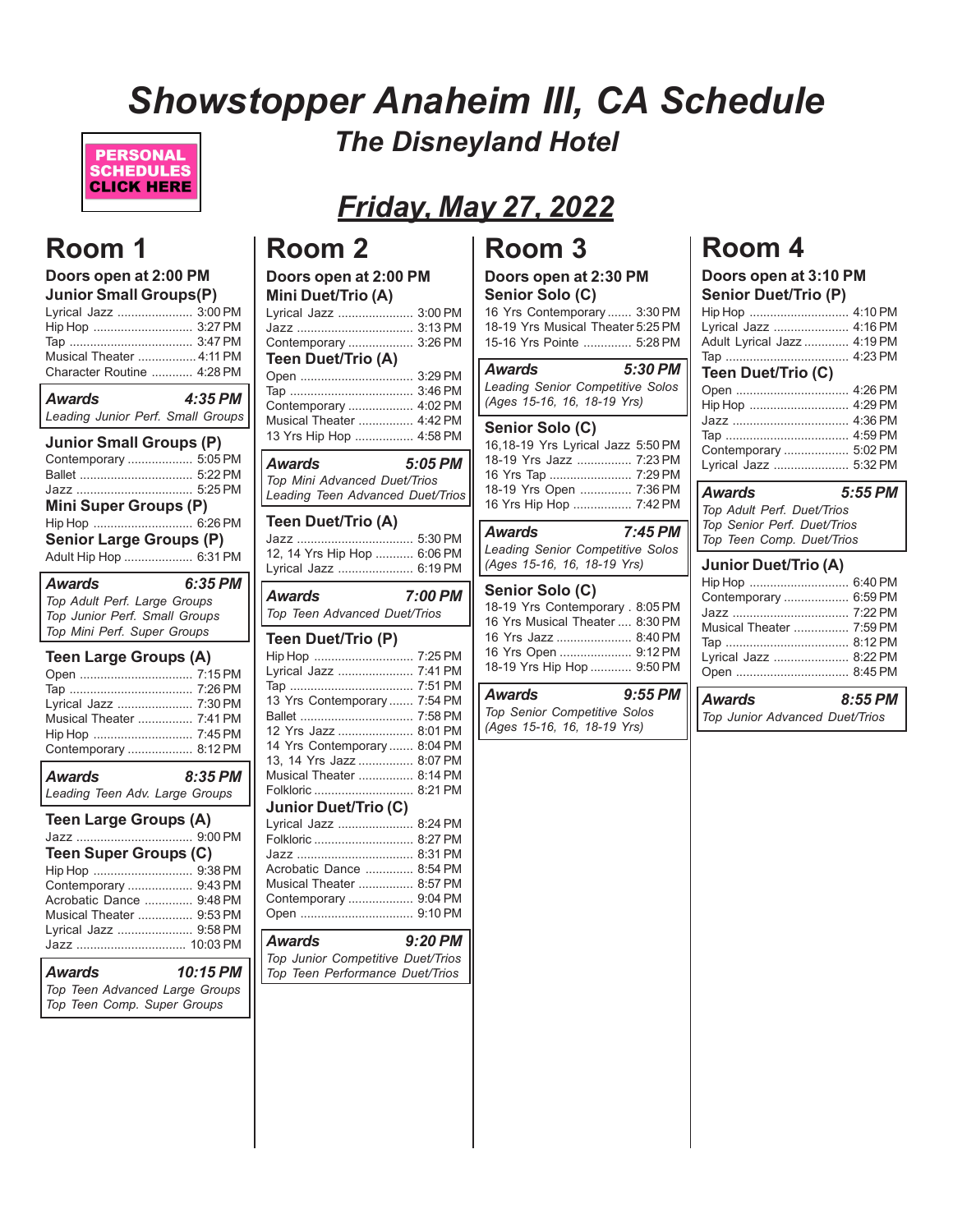## **Room 1**

**Doors open at 7:00 AM Mini Small Groups (C)** All Categories ................... 8:00 AM **Mini Large Groups (A)** All Categories ................... 8:47 AM *Awards 9:00 AM Top Mini Advanced Large Groups Top Mini Comp. Small Groups* **Mini Large Groups (C)** All Categories ................... 9:25 AM *Awards 10:10 AM Top Mini Comp. Large Groups* **Mini Large Groups (P) Pt 1** All Categories ................. 10:35 AM *Awards 11:35 AM Leading Mini Perf. Large Groups* **Mini Large Groups (P) Pt 2** All Categories ................. 12:00 PM **Junior Super Groups (A)** All Categories ................. 12:34 PM *Awards 12:50 PM Top Junior Adv. Super Groups Top Mini Perf. Large Groups* **Junior Small Groups (C)** All Categories ................... 1:15 PM **Junior Production Groups** Production ......................... 2:36 PM **Junior Large Groups (C)** All Categories ................... 2:48 PM *Awards 3:50 PM Top Junior Production Groups Top Junior Comp. Large Groups*

*Top Junior Comp. Small Groups* **Junior Large Groups (A)** All Categories ................... 4:20 PM

| <b>Awards</b><br>Top Junior Adv. Large Groups                                                                      | 6:10 PM  |
|--------------------------------------------------------------------------------------------------------------------|----------|
| Junior Large Groups (P)<br>All Categories  6:45 PM                                                                 |          |
| <b>Awards</b><br>Top Junior Perf. Large Groups                                                                     | 8:05 PM  |
| <b>Teen Small Groups (P)</b><br>All Categories  8:30 PM<br><b>Teen Large Groups (P)</b><br>All Categories  9.48 PM |          |
| <b>Awards</b><br>Top Teen Perf. Large Groups                                                                       | 10:50 PM |

*Top Teen Perf. Small Groups*

### **Room 2**

**Doors open at 7:00 AM**

| Teen Solo (C)<br>Musical Theater  8:00 AM<br>Hip Hop  8:25 AM<br>Open  8:28 AM<br>12,14 Yrs Jazz  9:32 AM |                    |
|-----------------------------------------------------------------------------------------------------------|--------------------|
| <b>Awards</b><br>Leading Teen Competitive Solos                                                           | 10:35 AM           |
| Teen Solo (C)<br>Contemporary  11:00 AM                                                                   |                    |
| Awards<br>Leading Teen Competitive Solos                                                                  | 1:15 PM            |
| Teen Solo (C)<br>Lyrical Jazz                                                                             | 1:35 PM<br>1:47 PM |
| Awards<br>Leading Teen Competitive Solos                                                                  | 4:15 PM            |
| Teen Solo (C)<br>13 Yrs Jazz  4:35 PM<br>Junior Solo (C)<br>9-10 Yrs Jazz  5:58 PM                        |                    |
| Awards<br>Top Teen Competitive Solos<br>Leading Junior Competitive Solos                                  | 6:50 PM            |
| Junior Solo (C)<br>Contemporary  7:42 PM<br>Folkloric  8:20 PM                                            |                    |
| Lyrical Jazz  8:32 PM<br>11 Yrs Jazz  9:28 PM<br>Musical Theater  10:05 PM                                |                    |
| Awards<br>Top Junior Competitive Solos                                                                    | 10:25 PM           |

### **Room 3**

*Saturday, May 28, 2022*

**Doors open at 7:00 AM Teen Solo (A)**

| Awards                           | $9:45$ AM |
|----------------------------------|-----------|
| 12-13 Yrs Hip Hop  9:23 AM       |           |
| 13-14 Yrs Pointe  9:13 AM        |           |
|                                  |           |
|                                  |           |
| 14 Yrs Musical Theater , 8:12 AM |           |
| 12 Yrs Open  8:00 AM             |           |

|               | <b>Leading Teen Advanced Solos</b> |  |
|---------------|------------------------------------|--|
| Teen Solo (A) |                                    |  |

| 19911 9919 171                   |  |
|----------------------------------|--|
| 13 Yrs Contemporary  10:05 AM    |  |
| 12 Yrs Musical Theater  12:03 PM |  |
| 12 Yrs Pointe  12:16 PM          |  |

*Awards 12:25 PM Leading Teen Advanced Solos*

**Teen Solo (A)** 12 Yrs Contemporary ..... 12:50 PM Hip Hop ............................. 2:06 PM

*Awards 2:10 PM Leading Teen Advanced Solos*

**Teen Solo (A)** 13-14 Yrs Open ............... 2:30 PM Jazz ................................... 3:11 PM

*Awards 5:00 PM Leading Teen Advanced Solos*

**Teen Solo (A)**

13 Yrs Lyrical Jazz .......... 5:25 PM 14 Yrs Contemporary ....... 6:03 PM

*Awards 7:30 PM Leading Teen Advanced Solos*

**Teen Solo (A)** 12,14 Yrs Lyrical Jazz ..... 7:50 PM 13 Yrs Musical Theater .... 9:45 PM

*Awards 10:05 PM Top Teen Advanced Solos*

## **Room 4**

#### **Doors open at 7:00 AM Senior Solo (C)**

|  | 17 Yrs Jazz  8:00 AM    |  |
|--|-------------------------|--|
|  | 17 Yrs Open  8:44 AM    |  |
|  | 15 Yrs Hip Hop  9:10 AM |  |

*Awards 9:20 AM Leading Senior Competitive Solos (Ages 15, 17 Yrs)*

### **Senior Solo (C)**

15, 17 Yrs Lyrical Jazz .... 9:40 AM 15, 17 Yrs Musical Theat 11:38 AM 20-29 Yrs Adult Jazz ..... 11:54 AM

*Awards 12:00 PM Top Adult Competitive Solos (Ages 20-29 Yrs)*

*Leading Senior Competitive Solos (Ages 15, 17 Yrs)*

**Senior Solo (C)** 15 Yrs Contemporary ..... 12:30 PM

*Awards 2:40 PM Leading Senior Competitive Solos (Ages 15, 17 Yrs)*

**Senior Solo (C)** 17 Yrs Contemporary ....... 3:20 PM

*Awards 5:30 PM Leading Senior Competitive Solos (Ages 15, 17 Yrs)*

#### **Senior Solo (C)**

| 15 Yrs Jazz  6:10 PM   |  |
|------------------------|--|
| 15,17 Yrs Tap  6:48 PM |  |
| 15 Yrs Open  7:07 PM   |  |

*Awards 7:50 PM Top Senior Competitive Solos (Ages 15, 17 Yrs)*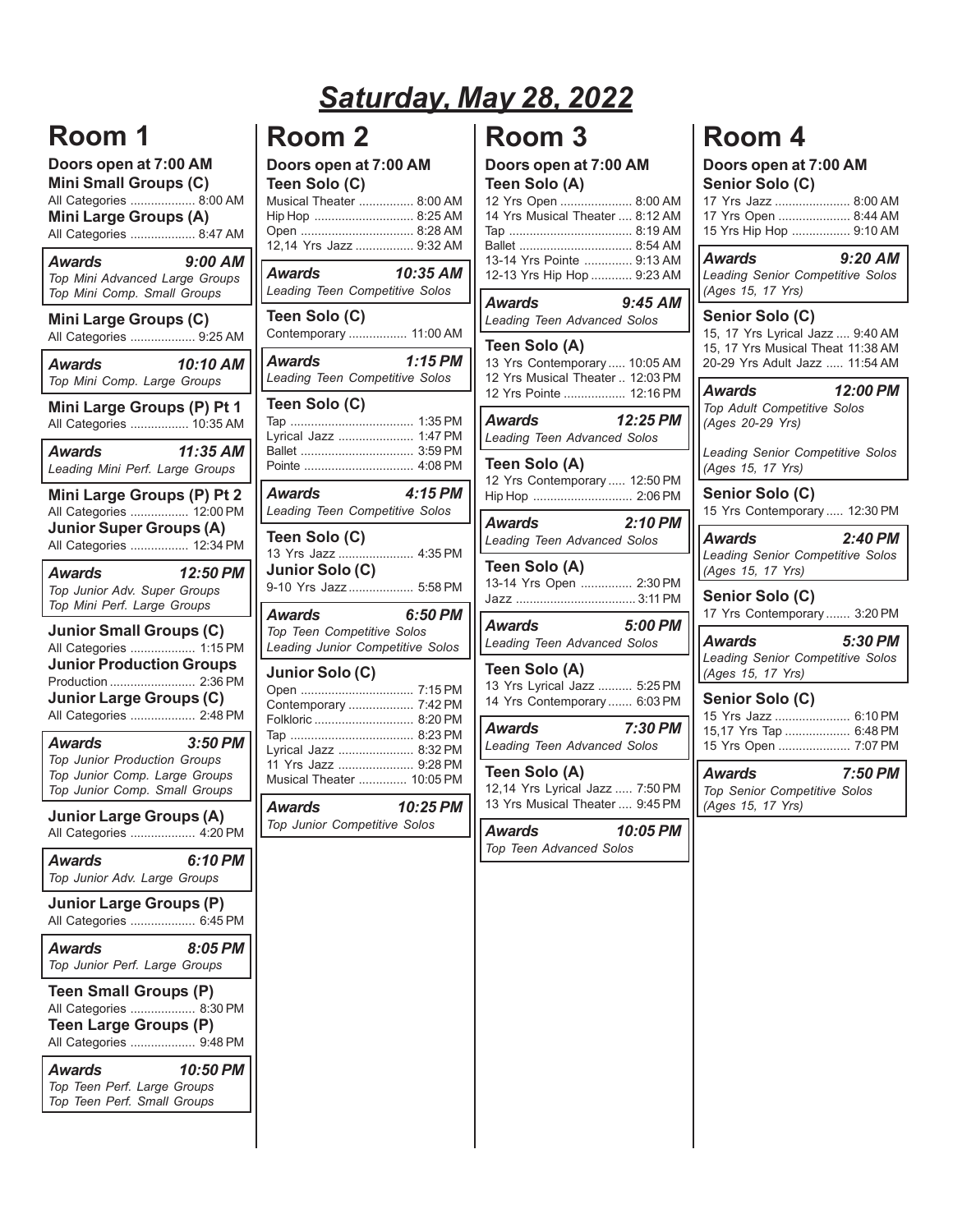## **Room 1**

### **Doors open at 7:00 AM Teen Small Groups (C)**

| Hip Hop  8:00 AM<br>12,14 Yrs Open  9:11 AM                                                                                                                                                                            |
|------------------------------------------------------------------------------------------------------------------------------------------------------------------------------------------------------------------------|
| $9:25$ AM<br><b>Awards</b><br>Leading Teen Comp. Small Groups                                                                                                                                                          |
| <b>Teen Small Groups (C)</b><br>13 Yrs Open  9:45 AM<br>Contemporary  9:58 AM<br>Musical Theater  10:49 AM<br>Lyrical Jazz  10:56 AM<br>Tap  11:33 AM                                                                  |
| 11:50 AM<br>Awards<br>Top Teen Comp. Small Groups                                                                                                                                                                      |
| <b>Senior Small Groups (C)</b><br>Jazz  12:10 PM<br>Musical Theater  12:47 PM<br>Lyrical Jazz  12:54 PM<br>15 Yrs Open  1:38 PM                                                                                        |
| $2:05$ PM<br><b>Awards</b><br>Leading Sr Comp. Small Groups                                                                                                                                                            |
| <b>Senior Small Groups (C)</b><br>16 Yrs Open  2:25 PM<br>Hip Hop  2:35 PM<br>Contemporary  2:45 PM<br>Adult Tap (P)  3:53 PM                                                                                          |
| 4:00 PM<br><b>Awards</b><br>Top Adult Perf. Small Groups<br>Top Senior Comp. Small Groups                                                                                                                              |
| Sr Super Groups (A) & (C),<br><b>Teen Production Groups (A)</b><br>All Categories  4:20 PM                                                                                                                             |
| 5:40 PM<br><b>Awards</b><br>Top Senior Adv. Super Groups<br>Top Senior Comp. Super Groups<br>Top Teen Adv. Production Groups                                                                                           |
| <b>Senior Small Groups (A)</b><br>All Categories  6:00 PM<br><b>Sr Production Groups (C)</b><br>$7.28$ PM<br>Production.<br>Teacher's Production  7:40 PM<br><b>Senior Large Groups (A)</b><br>All Categories  7:52 PM |
| 8:15 PM<br>Awards<br>Top Senior Adv. Large Groups<br>Top Senior Adv. Small Groups<br>Top Sr Comp. Production Groups                                                                                                    |
| <b>Senior Large Groups (C)</b><br>All Categories  8:35 PM                                                                                                                                                              |
| 10:55 PM<br>Awards<br>Top Senior Comp. Large Groups                                                                                                                                                                    |

# *Sunday, May 29, 2022*

## **Room 2**

### **Doors open at 7:00 AM Junior Small Groups (A)**

| 10-11 Yrs Lyrical Jazz  8:30 AM<br>9 Yrs Musical Theater  8:57 AM                                                                                                       |
|-------------------------------------------------------------------------------------------------------------------------------------------------------------------------|
| Awards<br>$9:05$ AM<br>Leading Junior Adv. Small Groups                                                                                                                 |
| <b>Junior Small Groups (A)</b><br>Hip Hop  9:40 AM<br>Folkloric  10:10 AM<br>Contemporary  10:14 AM<br>9 Yrs Lyrical Jazz  10:44 AM<br>10 Yrs Musical Theater  10:47 AM |
| 10:55 AM<br>Awards<br>Leading Junior Adv. Small Groups                                                                                                                  |
| <b>Junior Small Groups (A)</b><br>Jazz  11:25 AM<br>Ballet  12:15 PM                                                                                                    |
| 12:20 PM<br>Awards<br>Top Junior Adv. Small Groups                                                                                                                      |
| Mini Small Groups (P)<br>Musical Theater  1:00 PM<br>Character Routine  1:17 PM<br>Folkloric  1:20 PM<br>Open  1:24 PM                                                  |
| $1:30$ PM<br>Awards<br>Leading Mini Perf. Small Groups                                                                                                                  |
| <b>Mini Small Groups (P)</b><br>4 & Under, 7,8 Yrs Jazz  1:55 PM<br>Acrobatic Dance  2:39 PM<br>Contemporary  2:42 PM                                                   |
|                                                                                                                                                                         |
| <b>Awards</b><br>$2:50$ PM<br>Leading Mini Perf. Small Groups                                                                                                           |
| Mini Small Groups (P)<br>Lyrical Jazz<br>3:10 PM<br>Hip Hop  3:33 PM                                                                                                    |
| <b>Awards</b><br>4:20 PM<br>Leading Mini Perf. Small Groups                                                                                                             |
| Mini Small Groups (P)<br>5-6 Yrs Jazz<br>4:35 PM                                                                                                                        |
| <b>Awards</b><br>5:25 PM<br>Top Mini Perf. Small Groups                                                                                                                 |
| <b>Mini Small Groups (A)</b><br>All Categories  6:00 PM                                                                                                                 |
| 7:00 PM                                                                                                                                                                 |
| <b>Awards</b><br>Top Mini Advanced Small Groups<br><b>Junior Duet/Trio (P)</b><br>All Categories  7:30 PM                                                               |

## **Room 3**

#### **Doors open at 7:00 AM Senior Solo (A)**

| Jeliiul Julu (A)                                                                                                                                                        |
|-------------------------------------------------------------------------------------------------------------------------------------------------------------------------|
| Lyrical Jazz  8:16 AM<br>Open  9:20 AM<br>Jazz  9:55 AM<br>Hip Hop  10:46 AM<br>Adult Hip Hop  11:05 AM<br>Musical Theater  11:08 AM<br>Adult Musical Theater  11:12 AM |
| <b>Awards</b><br>$11:15$ AM<br><b>Leading Senior Advanced Solos</b>                                                                                                     |
| Senior Solo (A)<br>Pointe  11:35 AM<br>Contemporary  11:51 AM<br>Adult Contemporary  2:24 PM                                                                            |
| <b>Awards</b><br>2:30 PM<br>Top Adult Advanced Solos<br>Top Senior Advanced Solos                                                                                       |
| Mini Solo (A)<br>Open  3:00 PM<br>3:15 PM<br>Lyrical Jazz<br>Contemporary<br>3:31 PM<br>3:40 PM<br>4:08 PM<br>Musical Theater<br>Mini Duet/Trio (C)<br>Jazz  4:23 PM    |
| Musical Theater  4:30 PM                                                                                                                                                |
| 4:40 PM<br>Awards<br>Top Mini Advanced Solos<br>Top Mini Competitive Duet/Trios                                                                                         |
| Mini Solo (C)<br>Musical Theater  5:31 PM<br>5:34 PM<br>Open<br>Lyrical Jazz  5:43 PM<br>Contemporary  5:58 PM                                                          |
| 6:05 PM<br><b>Awards</b><br>Top Mini Competitive Solos                                                                                                                  |
| Mini Duet/Trio (P) Pt 1<br>All Categories  6:25 PM                                                                                                                      |
| Awards<br>7:50 PM<br>Leading Mini Perf. Duet/Trios                                                                                                                      |
| Mini Duet/Trio (P) Pt 2<br>All Categories<br>8:05 PM                                                                                                                    |
| Awards<br>9:05 PM<br>Top Mini Performance Duet/Trios                                                                                                                    |
|                                                                                                                                                                         |

## **Room 4**

#### **Doors open at 7:00 AM Senior Duet/Trio (C)**

| Contemporary  8:06 AM    |
|--------------------------|
| Lyrical Jazz  8:42 AM    |
| Musical Theater  9:05 AM |
|                          |
|                          |
|                          |
|                          |

| Awards<br>Top Senior Competitive Duet/Trios                                                                                                               | $9:45$ AM                                                                                                            |
|-----------------------------------------------------------------------------------------------------------------------------------------------------------|----------------------------------------------------------------------------------------------------------------------|
| Senior Solo (P)<br>Lyrical Jazz<br>Pointe<br>Musical Theater<br>Jazz<br>Hip Hop<br>Open<br>Ballet<br>Adult Ballet<br>Tap<br>Contemporary                  | 10:15 AM<br>10:31 AM<br>10:34 AM<br>10:43 AM<br>11:03 AM<br>11:06 AM<br>11:09 AM<br>11:15 AM<br>11:28 AM<br>11:35 AM |
| Awards<br>Top Adult Performance Solos<br>Top Senior Performance Solos                                                                                     | 12:05 PM                                                                                                             |
| <b>Junior Solo (A)</b><br>Open  12:50 PM<br>11 Yrs Jazz  1:42 PM<br>Hip Hop  2:23 PM<br>9,11 Yrs Musical Theater . 2:35 PM<br>9 Yrs Lyrical Jazz  2:57 PM | 2:10 PM                                                                                                              |
| Awards<br>Leading Junior Advanced Solos                                                                                                                   | $3:25$ PM                                                                                                            |
| <b>Junior Solo (A)</b><br>Contemporary  4:15 PM<br>9-10 Yrs Jazz  5:57 PM<br>Acrobatic Dance  7:24 PM                                                     |                                                                                                                      |
| <b>Awards</b><br>Leading Junior Advanced Solos                                                                                                            | 7:30 PM                                                                                                              |
| <b>Junior Solo (A)</b><br>10 Yrs Musical Theater  8:10 PM<br>10-11 Yrs Lyrical Jazz  8:25 PM                                                              |                                                                                                                      |

*Awards 9:50 PM Top Junior Advanced Solos*

L